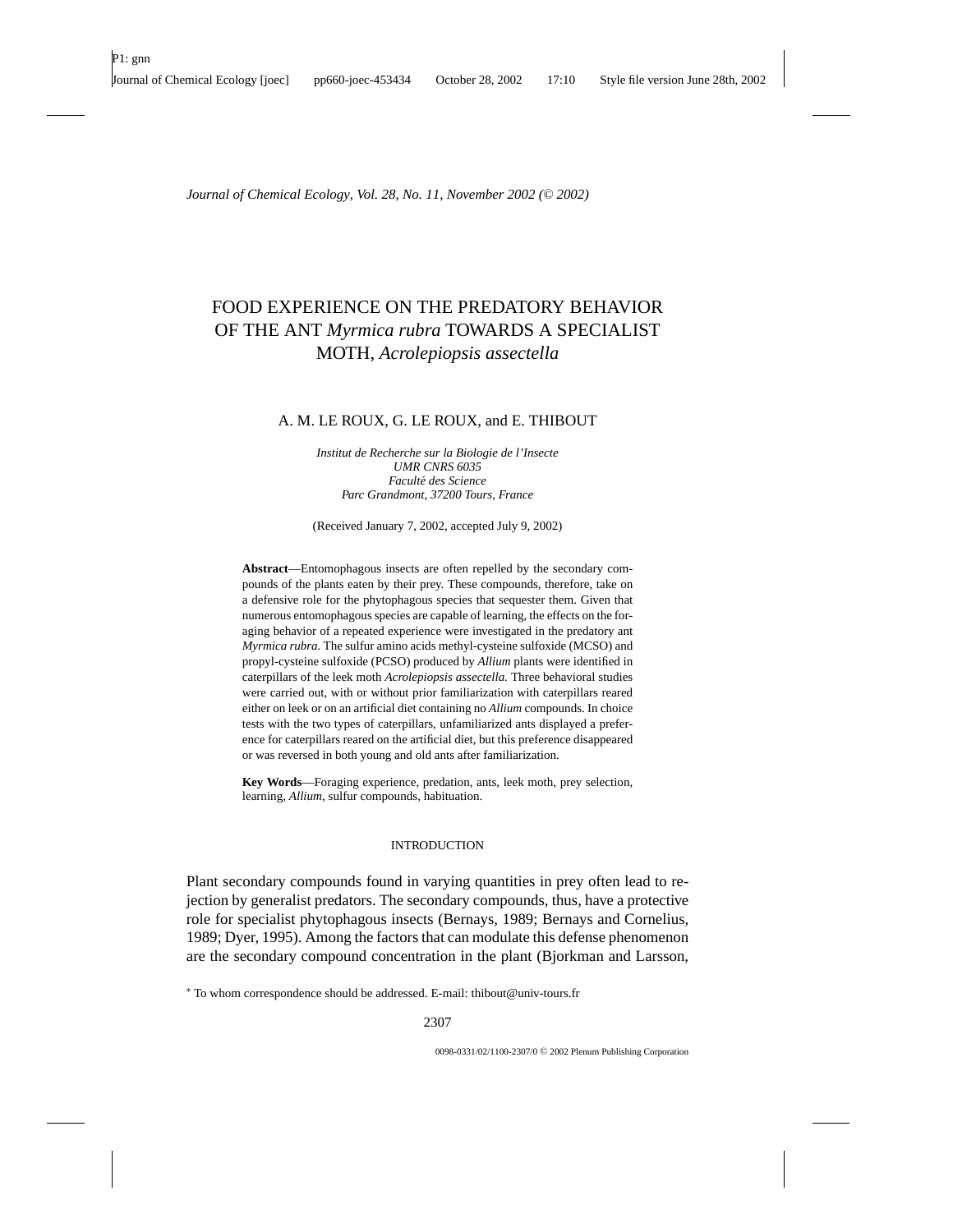1991; Hare and Eisner, 1993), the morphology of the prey (Dyer, 1995) and its defensive behavior (Bernays and Cornelius, 1989; Bjorkman and Larsson, 1991), the abundance of predators and their ability to locate the prey (Camara, 1997), or experience and learning.

The involvement of experience acquired by the predator during foraging, and observed in the bug *Podisus maculiventris* (Traugott and Stamp, 1996), has frequently been studied in ants (Dejean, 1988; Dejean et al., 1990; Fourcassié and Traniello, 1993; Hare and Eisner, 1993; Schumann and Buschinger, 1994; Dyer and Bowers, 1996). Similarly, learning seems to play a role in the predatory behavior of ants that are offered caterpillars of the leek moth, *Acrolepiopsis assectella* (Lepidoptera: Yponomeutoidea), a specialist phytophagous species of *Allium* plants (Nowbahari and Thibout, 1992). Caterpillars of the leek moth feed on the leek, *Allium porrum*, a plant that produces nonprotein sulfur amino acids, S-alk(en)yl-cysteine sulfoxides (Boscher et al., 1995) that are precursors of sulfur volatiles (Férary et al., 1998). These caterpillars are attacked markedly less often by *Formica selysi* and *Formica fusca* than those fed on an artificial diet with either little or none of these compounds (Nowbahari and Thibout, 1992).

This work addresses the following questions: Do leek moth caterpillars sequester sulfur compounds? Is it possible to generalize the dietary preference to other ant species? Can the consumption of novel or repellent prey occur as a result of familiarization during the life cycle of the predator?

#### METHODS AND MATERIALS

*The Phytophagous Insect.* The caterpillars came from two rearings. The first was carried out on the host plant, the leek (CL: caterpillars on leek), under the following conditions: 16L:8D, synchronous temperature 25 $\degree$ C:18 $\degree$ C, and 70%  $\pm$ 10% relative humidity. This strain was renewed each year by caterpillars collected in leek fields around Tours, France. The second rearing was maintained for several years in the laboratory on an artificial diet containing 10% of freeze-dried leek leaf powder (Arnault, 1979), on 12L:12D, constant temperature 25 $\degree$ C and 70%  $\pm$ 10% relative humidity. Eggs were taken from this rearing, and neonatal caterpillars were reared on an artificial diet containing neither leek powder nor leek in order to obtain caterpillars that had had no contact with leek compounds (CD: caterpillars on diet). The CL and CD used at the fifth instar, after sexual differentiation, were killed by freezing at −18◦C in order to avoid escape and defensive behavior, before being introduced into the experimental device.

*The Predator.* The red ant *Myrmica rubra* (Hymenoptera: Formicidae), which has the ability to learn (Le Roux et al., 1997), is common in the Touraine region of France and is an omnivorous polygynous species that builds colonies of several thousand workers (Elmes and Keller, 1993). It lives in open environments such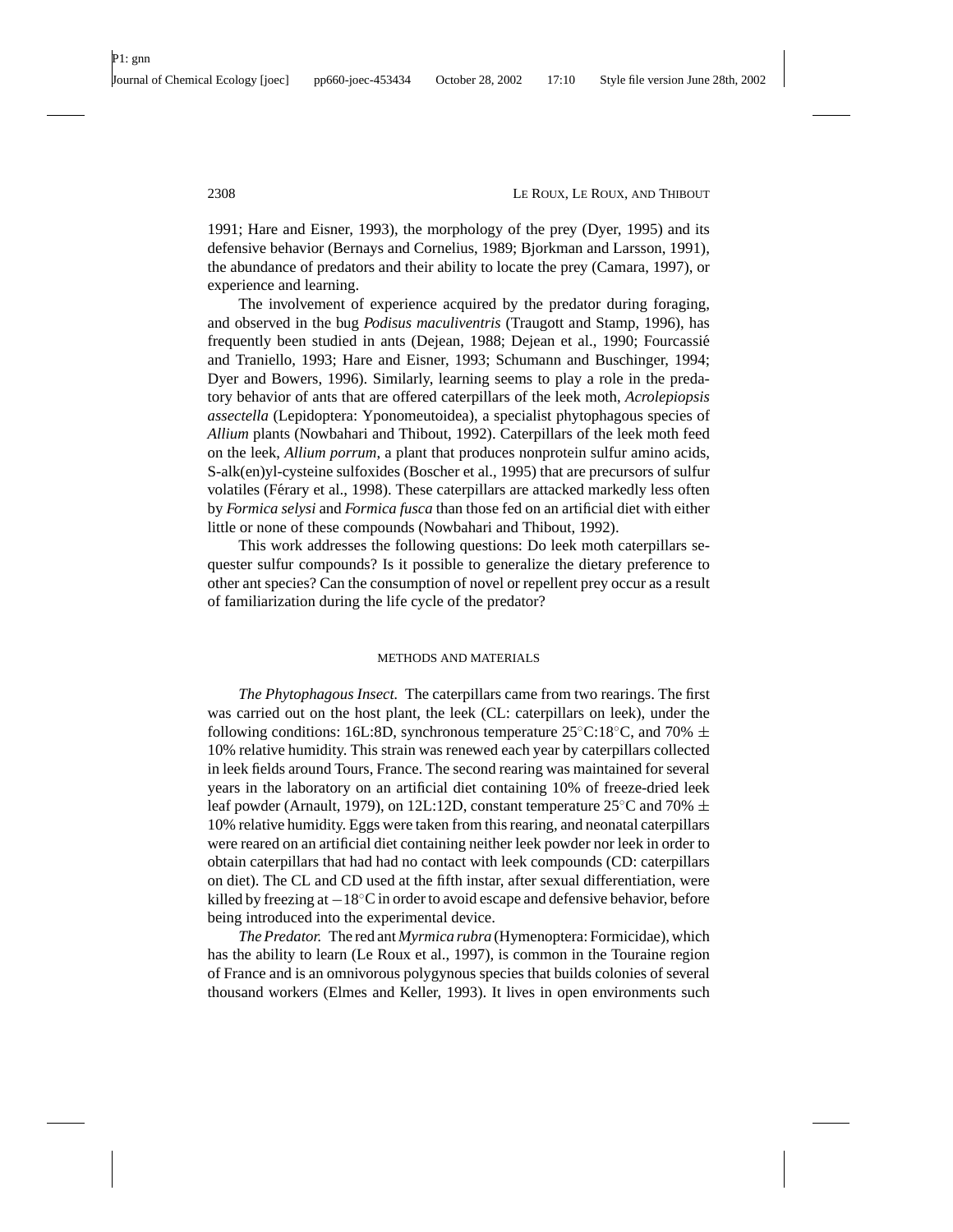as prairies, gardens, and fairly damp wastelands and can be a predator of the leek moth. Every year, colonies were taken from the Loire riverbanks near Montlouis at the beginning of September. They were split into several groups (15–30 workers) and maintained at 12L:12D and 24◦C. Each group was isolated in a nest consisting of a 15-cm-long  $\times$  1.5-cm-diam glass tube in a sleeve of black paper with a water holder at one end. The other end of the nest opened into a hunting area formed by a 5-cm-high  $\times$  8-cm-diam. cylindrical box. Twice a week, the ants received half a larva of *Tenebrio molitor* and a drop of honey in the hunting area. During the experiments, *T. molitor* and honey were replaced by two leek moth caterpillars 2 cm away from the junction between the tube and the collecting area, and 1 cm apart.

*Analysis of Sulfur Amino Acid Content of Caterpillars.* The two major sulfur amino acids produced by *A. porrum* are methyl-cysteine sulfoxide (MCSO) and propyl-cysteine sulfoxide (PCSO) (Freeman and Whenham, 1975). PCSO has been shown to be a repellent for formicines (Nowbahari and Thibout, 1992). The amounts of these compounds were measured in the preimaginal stages of the leek moth. Two CD taken from the diet, 2 CL taken from the leek, 2 CL starved for 5 hr, 2 chrysalids from CL, 40 exuviae from CL, and finally a 10-mg piece of green leek leaf (weight of a caterpillar is approx. 10 mg, of a chrysalis approx. 7 mg, and of an exuvia approx. 0.05 mg) were crushed in methanol. They were centrifuged for 30 min at −4◦C at 6000 rpm, and the supernatant was retained. The residue obtained after evaporation of the methanol was diluted in trichloracetic acid at 6% in order to precipitate the proteins and to eliminate them by centrifugation. Amino acids were determined using derivatization coupled with reverse-phase HPLC. The Waters Pico-Tag method (Bidlingmeyer et al., 1984) used phenylisothiocyanate as a derivatization reagent (Auger et al., 1993). The HPLC system used was a Waters chromatograph consisting of a two-pump delivery system and a UV detector with a wavelength fixed at 254 nm. The column was a Waters Novapack C18 (3.9  $\times$  300 mm). The solvent system consisted of two Waters eluents. The addition of controlled quantities of alkyl-cysteine sulfoxides synthesized in the laboratory (Auger and Thibout, 1981) allowed a quantitative study to be carried out by comparing retention time and peak areas. These operations were repeated at least 4 times (Table 1).

*Experiments.* All experiments were carried out under choice conditions in the ant-rearing room. An experiment began when 1 CL and 1 CD, or 2 CL, were simultaneously placed in the hunting area. A full choice test comprised five consecutive presentations of two caterpillars at 2-d intervals (D1, D3, D5, D7, and D9). Twenty-four hours after introduction, the number of caterpillars of each category taken into the nest was recorded, and their state of consumption was noted as follows: not consumed, partially consumed, or totally consumed.

*Preliminary Behavioral Experiment.* The ability to distinguish easily between males and females (visible testicles in the male caterpillar) was used as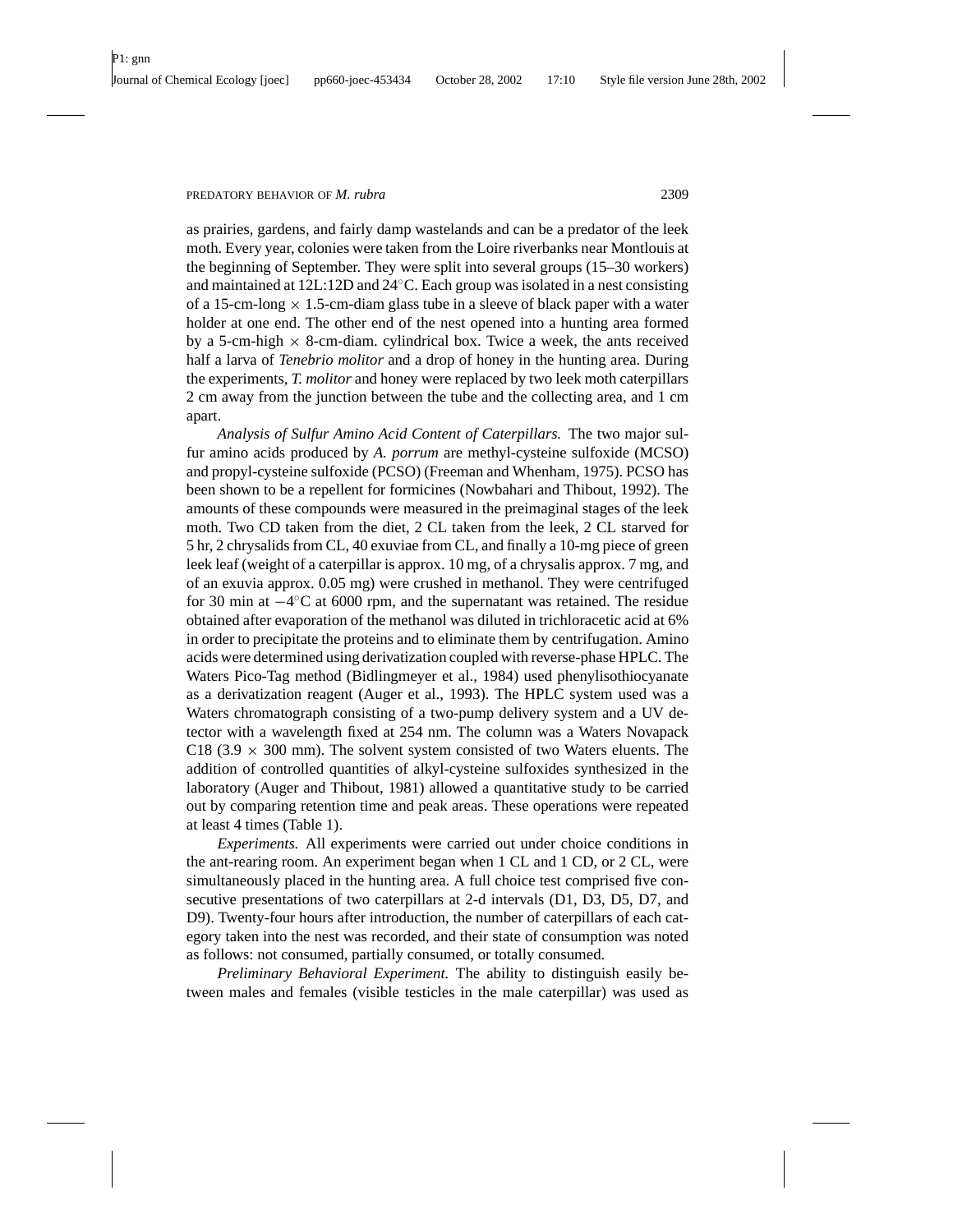| Instar<br>N |   | <b>MCSO</b>    | <b>PCSO</b>        |  |  |
|-------------|---|----------------|--------------------|--|--|
| CD          | 4 | 0              | 0                  |  |  |
| CL          | 6 | $0.9(0.3-2.7)$ | $3.7(0.7-5.6)$     |  |  |
| CL St.      | 5 |                | $2.1(0.8-6.8)$     |  |  |
| NL          | 8 | $0.1(0-1)$     | $0.9(0-2.0)$       |  |  |
| EL.         | 5 | $7.2(0-35.8)$  | $62.9(10.3-137.5)$ |  |  |
| LL.         | 4 | $1.5(0-5.9)$   | 39.1 (13.3-70.7)   |  |  |

TABLE 1. CONCENTRATIONS OF SULFUR AMINO ACIDS OF DIVERSE LEEK MOTH INSTARS FROM TWO REARINGS*<sup>a</sup>*

*<sup>a</sup>* Leek leaves are used as control. Values are mean (range). CD: fifth instar caterpillars reared on diet without leek; CL: fifth instar caterpillars reared on leek; CL St.: CL starved for five hour; NL: nymphs (chrysalid) from leek rearing; EL: exuviae from leek rearing; LL: Leek leaves; t: traces; *N*: number of repetitions.

a method of avoiding confusion between CL and CD, i.e., by alternately placing the CL of one sex with the CD of the other sex. In addition, the right–left placing of the caterpillars was also alternated in order to eliminate a potential effect of environmental dissymmetry. Ten groups of 30 workers were tested with some CL in order to check that *M. rubra* behaved in the same way towards males and females.

*Behavior of Ants.* A first experiment allowed 10 groups of 30 workers that had never been placed previously with leek moth caterpillars (unfamiliarized) to choose between CL and CD. Moreover, ten groups of 15 young workers were fed for 30 days on 2 CL every 2 d (young familiarized). A choice test was then carried out between CL and CD. Subsequent to the behavioral modifications observed after familiarization in young workers, a comparable experiment was done using old workers collected during the previous year and kept in the laboratory for 6 months. Thirty days before the choice test, the 10 groups of 20 old workers (old familiarized) were fed every 2 d with 2 CL in the same way as the young workers. The number of caterpillars taken back to the nest and their state of consumption were noted. The data were compared using a  $\chi^2$  contingency test.

#### **RESULTS**

*Amount of Sulfur Amino Acids in Caterpillars.* The sulfur amino acids MCSO and PCSO synthesized by the leek were not detected in the CD (Table 1). The two compounds were generally found in the preimaginal stages of CL. The CL only just taken from the leek were richer in sulfur amino acids than those starved for several hours. The chrysalids arising from rearing on leek were low in sulfur amino acids, whereas the corresponding exuviae were rich. The concentrations of sulfur amino acids measured in the leek moth do not reflect exactly the concentrations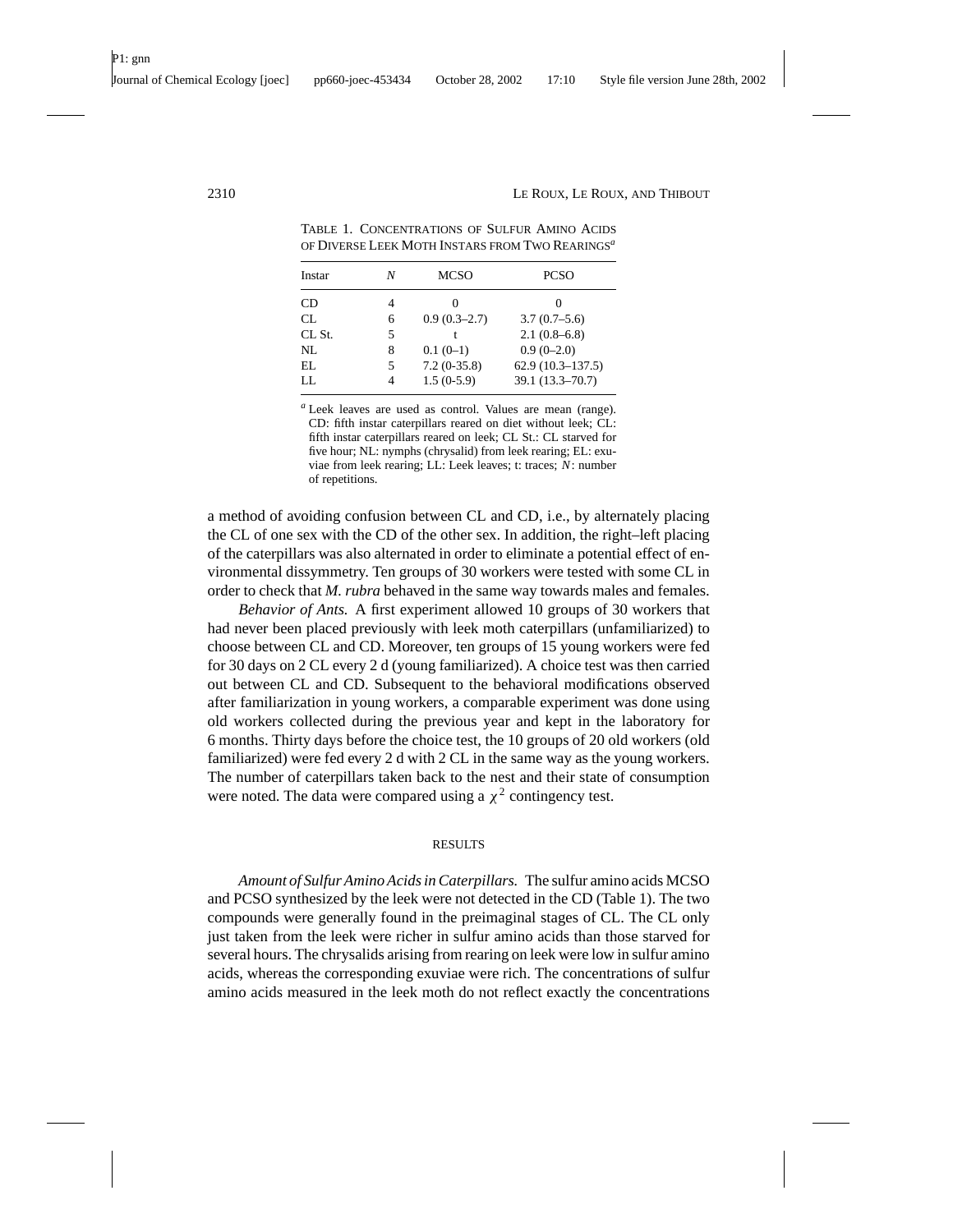|                  | Unfamiliarized $(N)$ |            | Young familiarized $(N)$ |      | Old familiarized $(N)$ |         |
|------------------|----------------------|------------|--------------------------|------|------------------------|---------|
| Consumed         | CL                   | CD.        | CL.                      | CD   | CL.                    | CD      |
| Totally          | 27                   | 49         | 18                       | 24   | 42                     | 32      |
| Partially        | 8                    | $\theta$   | 18                       | 10   | 6                      |         |
| Not              | 15                   |            | 14                       | 16   |                        | 11      |
| $\boldsymbol{P}$ |                      | $< 0.001*$ |                          | 0.19 |                        | $0.02*$ |

| TABLE 2. LEEK MOTH CATERPILLARS FROM TWO REARINGS CONSUMED IN 24 HR BY UNFA- |
|------------------------------------------------------------------------------|
| MILIARIZED OR FAMILIARIZED (YOUNG AND OLD) Myrmica rubra WORKERS, ACCORDING  |
| TO DIET OF CATERPILLARS <sup>a</sup>                                         |

*a* Data are compared by column using  $\chi^2$ . \* $\alpha$  < 0.05. For defiinition of CL and CD, see Table 1.

in the hostplant (Table 1). MCSO and PCSO were found in lower quantities in the phytophagous insect than in the green leek leaves, with the exception of the exuviae.

*Preliminary Behavioral Experiment.* The preliminary experiment concerning choice between male and female caterpillars by unfamiliarized workers showed no significant difference between the two sexes. The numbers of males and females consumed in 24 hr were not statistically different (28% vs. 26% not consumed, 22% vs. 34% partially consumed, and 50% vs. 40% totally consumed;  $\chi^2 = 2.229$ ,  $P =$ 0.32). It was, thus, possible to use sexual dimorphism as a marker of the origin of *A. assectella* caterpillars.

*Behavior of Workers.* When the unfamiliarized ants had the choice between a CL and a CD, the number of CD totally or partially consumed was greater than that of the CL (Table 2). After early dietary familiarization with CL, the young (1 month-old) workers showed no preference for either caterpillar category (Table 2). However, in 6- to 8-month-old workers, dietary familiarization with CL led to a tendency to prefer the CL (Table 2).

### DISCUSSION

The concentrations of MCSO and PCSO in the caterpillars of the leek moth were generally lower than in the plant and showed a high variability, as indicated by the minimal and maximal values. This variability could come from the hostplant itself, as, the *Allium* genus displays large variations in the concentrations of these compounds, depending on the season, the variety, the organ, or the amount of sulfur in the soil, (Lancaster et al., 1984). While the concentration of these amino acids in the phytophagous insect depends on the plant, it is not an exact reflection of this. The caterpillar contains more PCSO than MCSO, although both are particularly abundant in the cuticle since the exuviae are rich in them, whereas the chrysalids contain little. This agrees with the results obtained in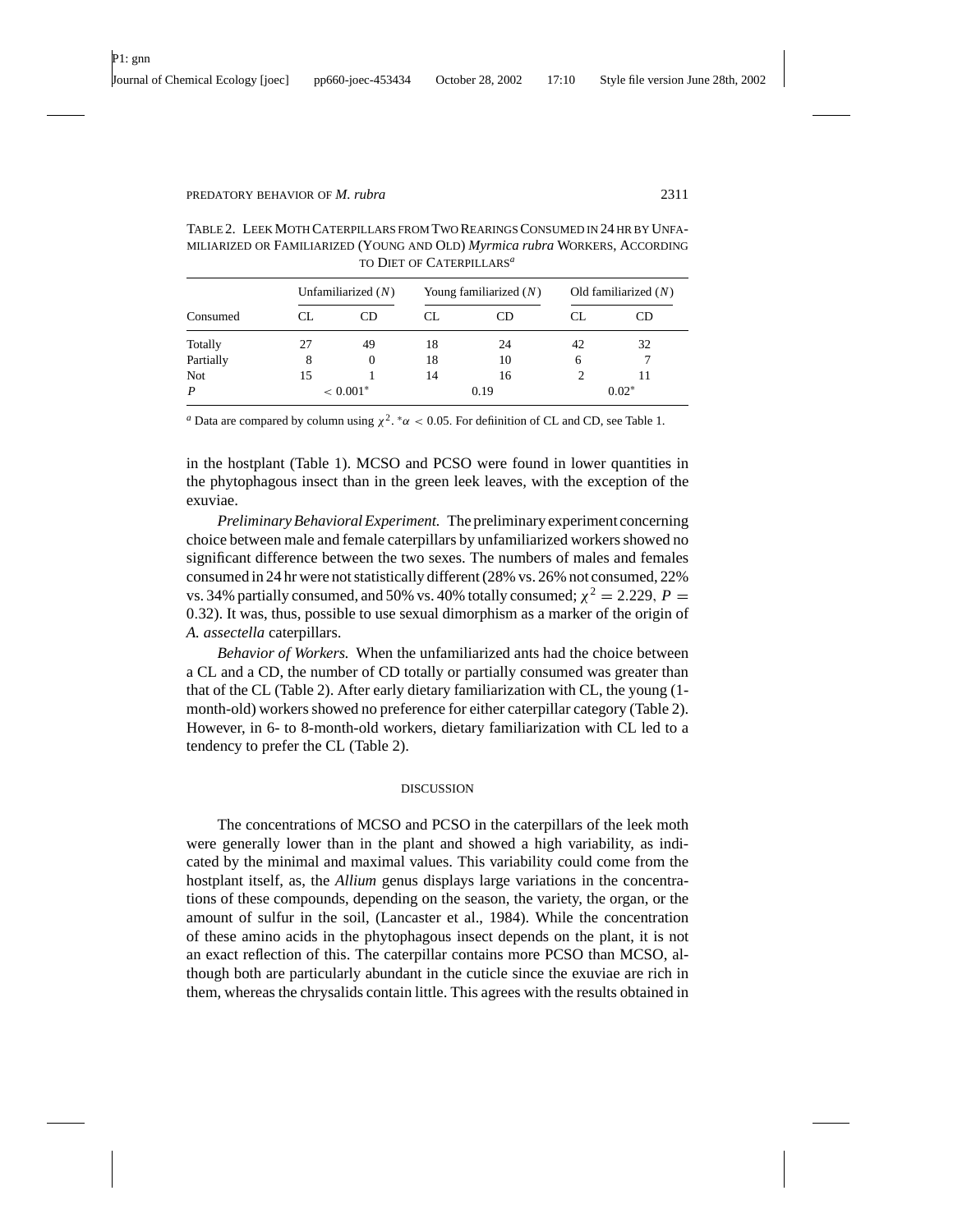certain Lepidoptera specialized on plants producing alkaloids in which the cuticle contains the majority of the alkaloids present in the caterpillars (Montllor et al., 1991). Moreover, a high quantity of the sulfur compounds found in the caterpillar must come via the digestive tract. The reduction in these compounds in starved caterpillars in comparison to those that have fed, probably comes from the presence of leek particles in the digestive tract. The accumulation of sulfur amino acids in the caterpillars of the leek moth makes plausible the previous hypothesis on the role of alkyl-cysteine sulfoxides of *Allium* in the protection of *A. assectella* against *Formica* ants (Nowbahari and Thibout, 1992). This role is confirmed in our choice tests, as the unfamiliarized *M. rubra* workers preferred the CD that had never been in contact with the leek.

After repeated encounters with the CL avoided prey, *M. rubra* workers chose their prey differently from unfamiliarized workers. They equally attacked the two categories of caterpillar and, in the case of the old workers, preferred the previously avoided caterpillars to those with which they had been familiarized, i.e., the CL. This adaptation phenomenon is not limited to any particularly sensitive period in young adults, as it is also found in old workers. Moreover it cannot be an imprinting process as has been observed several times in ants (Jaisson, 1975, 1980; Beckers et al., 1994; Schumann and Buschinger, 1994). It is more of a habituation process, which gradually leads to the disappearance and possibly to the inversion of the initial response of the unfamiliarized workers.

Based on the results obtained here, it would be interesting to study the behavior of the ants when they came into contact with the cuticle or the gut of the caterpillars that are rich in sulfur compounds.

*Acknowledgments*—The authors thank, in particular, J.M. Am´e and N. Mandon, and also M. Bodin, S. Lepiffe, S. Lhuilier, M. Martaresche, and L. Servain for their help during the experiments. They are also grateful to Pr. A. Lenoir for comments on the manuscript and to Dr. A. Hefetz for English revision.

#### **REFERENCES**

- ARNAULT, C. 1979. Influence de substances de la plante-hôte sur le développement larvaire d'*Acrolepiopsis assectella* (Lepidoptera; Acrolepiidae) en alimentation artificielle. *Entomol. Exp. Appl.* 25:64–74.
- AUGER, J. and THIBOUT, E. 1981. Émission par le poireau, *Allium porrum*, de thiosulfinates actifs sur la teigne du poireau, *Acrolepiopsis assectella* Z. (Lepidoptera). *C.R. Acad. Sci. D Paris* 29:217– 220.
- AUGER, J., MELOUKI, F., VANNEREAU, A., BOSCHER, J., COSSON, L., and MANDON, N. 1993. Analysis of *Allium* sulphur amino acids by HPLC, after derivatization. *Chromatographia*-36:347– 350.
- BECKERS, R., LACHAUD, J. P., and FRESNEAU, D. 1994. The influence of olfactory conditioning on food preference in the ant *Lasius niger* (L.). *Ethol. Ecol. Evol.* 6:159–167.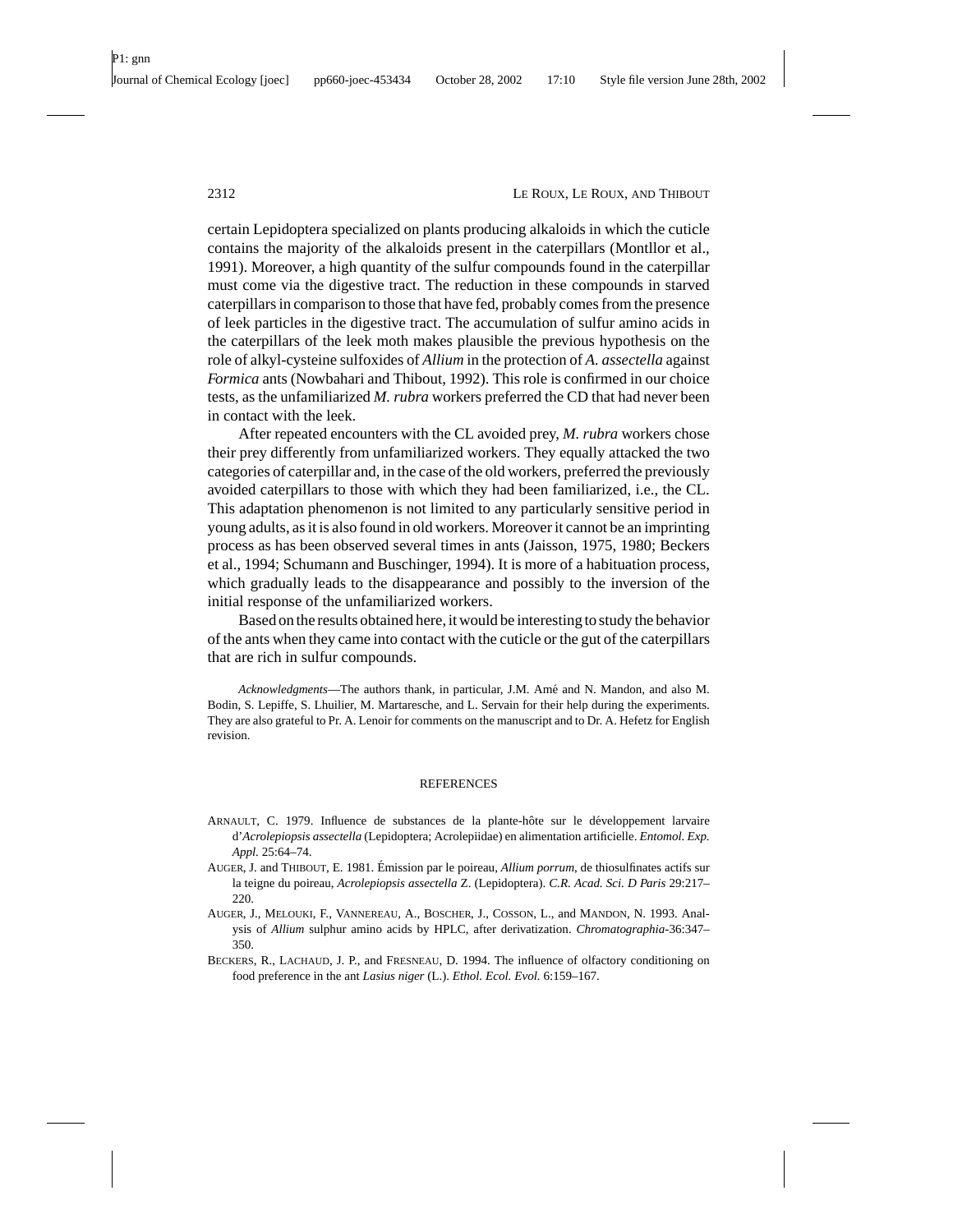- BERNAYS, E. A. 1989. Host range in phytophagous insects: the potential role of generalist predators. *Evol. Ecol.* 3:299–311.
- BERNAYS, E. A. and CORNELIUS, M. L. 1989. Generalist caterpillar prey are more palatable than specialists for the generalist predator *Iridomymex humilis*. *Oecologia* 79:427–430.
- BIDLINGMEYER, B. A., COHEN, S. A., and TARVIN, T. L. 1984. Rapid analysis of amino acids using pre-column derivatization. *J. Chromatogr. A* 336:93–104.
- BJORKMAN, C. and LARSSON, S. 1991. Pine sawfly defence and variation in host plant resin acids: a trade-off with growth. *Ecol. Entomol.* 16:283–280.
- BOSCHER, J., AUGER, J., MANDON, N., and FERARY, S. 1995. Qualitative and quantitative comparison of volatile sulphides and flavour precursors in different organs of some wild and cultivated garlic. *Biochem. Syst. Ecol.* 23:787–791.
- CAMARA, M. D. 1997. Predator responses to sequestered plant toxins buckeye caterpillars: are tritrophic interactions locally variable? *J. Chem. Ecol.* 23:2093–2106.
- DEJEAN, A. 1988. Memory effect on predatory behaviour of *Odontomachus troglodytes* (Formicidae-Ponerinae). *Behaviour* 107:131–137.
- DEJEAN, A., CORBARA, B., and OLIVA-RIVERA, J. 1990. Mise en évidence d'une forme d'apprentissage dans le comportement de capture des proies chez *Pachycondyla* (= *Neoponera*) *villosa* (Formicidae, Ponerinae). *Behaviour* 115:175–187.
- DYER, L. A. 1995. Tasty generalists and nasty specialists? Antipredator mechanisms in tropical Lepidopteran larvae. *Ecology* 76:1483–1496.
- DYER, L. E. and BOWERS, M. D. 1996. The importance of sequestered iridoid glycosides as a defense against an ant predator. *J. Chem. Ecol.* 22:1527–1539.
- ELMES, G. W. and KELLER, L. 1993. Distribution and ecology of queen number in ants of the genus *Myrmica*, pp. 294–307, *in* L. Keller (ed.), Queen Number and Sociality in Insects. Oxford University Press.
- FÉRARY, S., KELLER, J., BOSCHER, J., and AUGER, J. 1998. Fast narrow-bore HPLC-DAD analysis of biologically active thiosulfinates obtained without solvent from wild *Allium* species. *Biomed. Chromatogr.* 12:104–106.
- FOURCASSIE´, V. and TRANIELLO, J. F. A. 1993. Effects of experience on food-searching behavior in the *Formica schaufussi* (Hymenoptera: Formicidae). *J. Insect Behav.* 6:287–299.
- FREEMAN, G. G. and WHENHAM, R. J. 1975. A survey of volatile components of some *Allium* species in terms of S-alk(en)yl-L-cysteine sulfoxides present as flavour precursors. *J. Sci. food Agric.* 26:1869–1886.
- HARE, J. F. and EISNER, T. 1993. Pyrrolizidine alkaloid deters ant predators of *Utetheisa ornatix* eggs: effect of alkaloid concentration, and prior exposures of ants to alkaloid-laden prey. *Oecologia* 96:9–18.
- JAISSON, P. 1975. L'imprégnation dans l'ontogenèse des comportements de soins aux cocoons chez la jeune fourmi rousse *(Formica polyctena* Forst.). *Behaviour* 52:1–37.
- JAISSON, P. 1980. Environmental preference induced experimentally in ants (Hymenoptera: Formicidae). *Nature* 286:388–389.
- LANCASTER, J. E., MC CALLION, B. J., and SHAW, M. L. 1984. The levels of S-alk(en)yl-L-cysteine sulfoxides during the growth of the onion (*Allium cepa* L.). *J. Sci. Food Agric.* 35:415– 420.
- LE ROUX, G., LE ROUX, A. M., and BOULAY, R. 1997. Apprentissage et mémorisation lors du déménagement du couvain chez *Myrmica ruginodis* Nyl. (Formicidae) : influence de l'âge, pp. 369-373, *in* Actes 29ème Coll. SFECA, Albi, Publication Université Paul Sabatier, Toulouse, France.
- MONTLLOR, C. B., BERNAYS, E. A., and CORNELIUS, M. L. 1991. Responses of two Hymenopteran predators to surface chemistry of their prey: significance for an alkaloid-sequestering caterpillar. *J. Chem. Ecol.* 17:391–399.